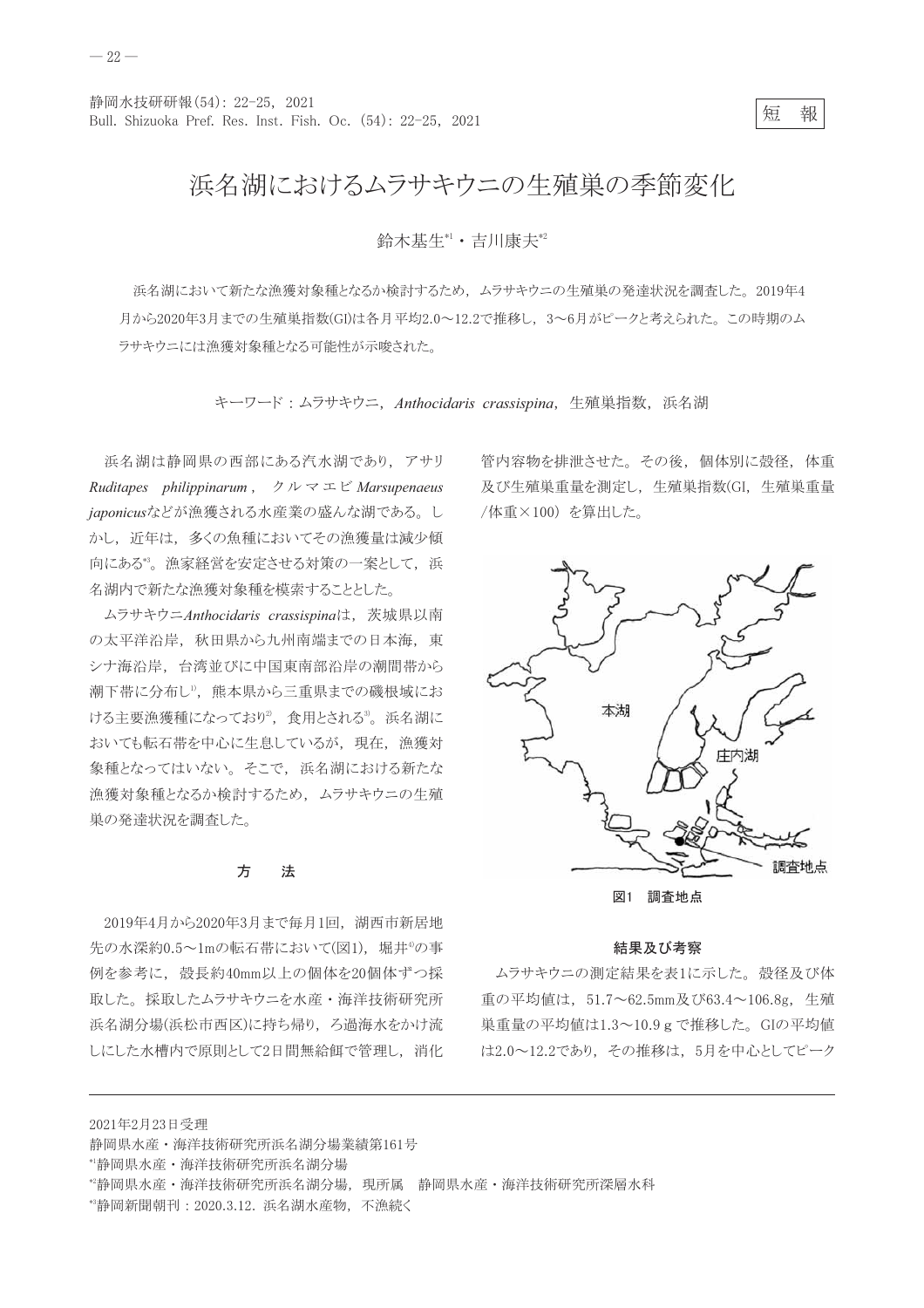がみられ、4月に10.7,5月に12.2,6月に9.2であった。 その後減少に転じて11月に最低の2.0となり、その後増加 に転じて、3月には6.5まで回復した。

調査期間中の浜名湖の水温について、調査地点から 約800m離れた舞阪町弁天島の千鳥園から渚園にかかる 渚橋の表層水温の月別平均を示した(図2)。8月に最高値 の28.0℃, 2月に最低値の14.0℃を記録しており、過去10 年の平均値における年変動と比較すると、1月が高めに 推移したため、最低値を記録した月が2月にずれたもの の、変動の周期は概ね一致している。ムラサキウニの生 殖年周期と水温年変動とが密接な関係にあることが示唆 されていることから<sup>4</sup>, 浜名湖のムラサキウニは例年今回 の結果と同様なGIの変動を示していると考えられる。

以上のことから、浜名湖におけるムラサキウニの生殖巣 の発達時期は3~6月と考えられた。 ムラサキウニのGIは, 静岡県南伊豆町妻良湾では5~6月に4, 神奈川県三浦 市では6月に5, 最高となることが知られており、浜名湖と 近隣の海域で成熟時期に違いはないと考えられた。

また、生殖巣が可食部であるムラサキウニにおいて、 商品となるGIは6以上と考えられる<sup>6</sup>。そこで、GIが6以上 の個体の月別出現率を図3に示した。 食用とされるムラサ キウニの体重に関する目安は不明であるが、4~6月に95 %以上が, 3月に60%がGI6以上であったこと, 採取した ムラサキウニを著者らが生で試食したところ食味に問題は ないと思われたことから、浜名湖においてムラサキウニは 漁獲対象種となる可能性がありその漁獲適期は3~6月と 考えられた。

さらに、近年ではGIの低いムラサキウニにキャベツ等の 野菜残渣を与えることでGIが増加することが明らかとなり", ムラサキウニ養殖の種苗として活用できる可能性がある。

今後は、浜名湖におけるムラサキウニの資源量や利活 用方法について検討を進める必要がある。

#### 文 献

- 1) 森勝義(2005): 水産増養殖システム3貝類・甲殻類・ ウニ類・藻類,恒星社厚生閣,東京, 349.
- 2) 今井利為·児玉一宏(1986):ムラサキウニの食性. 水産増殖, 34(3) 147~155.
- 3) 西村三郎(1995): 原色検索日本海岸動物図鑑[II], 保育社, 大阪, 547.
- 4) 堀井貴司(1997): ムラサキウニの生殖年周期と産卵 月齢周期性. 日本水産学会誌, 63(1) 17~22.
- 5) 今井利為(1980): 三浦市沿岸のウニ類について-I. 神奈川県水産試験場研究報告, 1, 35~49.
- 6) 福田紘士(2015):宮崎県沿岸における藻場造成及 び管理に関する指針と取組事例について. 月刊海 洋, 47(7)  $361 \sim 365$ .
- 7) 臼井一茂ら(2019):野菜などを餌料としたムラサキウ ニ飼育における生殖巣の発達と呈味成分の変化. 神 奈川県水産研究センター研究報告, 10, 43~49.

| 調査日       | 測定日       | 殻径(mm)                        | 体重(g)                          | 生殖巣重量(g)              | 生殖巣指数(GI)                  |
|-----------|-----------|-------------------------------|--------------------------------|-----------------------|----------------------------|
| 2019/4/26 | 2019/4/28 | $53.4(47.3 \rightarrow 63.4)$ | $75.4(49.8 \sim 135.7)$        | $8.0(4.2 \sim 15.0)$  | $10.7(6.9 \sim 14.0)$      |
| 5/20      | 5/22      | $57.9(52.9\sim 66.5)$         | $90.7(63.2 \sim 147.6)$        | $10.9(7.1 \sim 17.0)$ | $12.2(7.8\sim16.9)$        |
| 6/17      | 6/19      | $61.6(53.8 \sim 70.1)$        | $106.8(67.0 \sim 151.9)$       | $9.6(5.0 \sim 17.7)$  | $9.2(5.0 \sim 22.3)$       |
| 7/16      | 7/18      | $62.5(52.8 \sim 76.1)$        | $98.1(65.4 \sim 162.2)$        | $5.5(3.0 - 8.8)$      | $5.7(3.3 \rightarrow 9.7)$ |
| 8/29      | 9/1       | $52.2(44.4 \sim 63.1)$        | $63.4(42.5 \rightarrow 91.5)$  | $2.3(0.9 - 5.2)$      | $3.5(1.7\infty6.3)$        |
| 9/25      | 9/27      | $57.2(49.4 \sim 66.4)$        | $89.4(59.3 \rightarrow 125.5)$ | $4.0(1.2\infty6.7)$   | $4.4(1.8\infty 6.4)$       |
| 10/28     | 10/30     | $54.0(45.0 \rightarrow 69.7)$ | $75.8(51.1 \sim 140.9)$        | $1.9(0.9 - 4.1)$      | $2.5(1.2 \sim 3.9)$        |
| 11/13     | 11/15     | $51.7(44.7\infty61.6)$        | $64.2(43.0 \sim 103.6)$        | $1.3(0.6 \sim 2.6)$   | $2.0(0.9 - 3.7)$           |
| 12/25     | 12/27     | $54.0(44.7 \sim 78.2)$        | $69.0(45.0 \sim 142.0)$        | $1.9(0.3 \sim 5.5)$   | $2.6(0.7\sim3.9)$          |
| 2020/1/24 | 2020/1/27 | $55.1(47.8 \rightarrow 67.6)$ | $79.7(55.7 \sim 145.2)$        | $2.9(1.4\sim6.8)$     | $3.6(2.4 \sim 5.3)$        |
| 2/25      | 2/27      | $59.8(49.8 \sim 71.9)$        | $102.4(67.2 \sim 158.1)$       | $4.4(3.2\infty6.7)$   | $4.5(2.8\sim6.9)$          |
| 3/24      | 3/26      | $58.8(52.0 \rightarrow 69.2)$ | $94.7(69.8 \sim 128.9)$        | $6.0(4.1 \sim 9.6)$   | $6.5(4.5 \sim 10.6)$       |

表1 ムラサキウニの測定結果

数値は平均値(最低値~最高値) 生殖巣指数(GI)=生殖巣重量/体重×100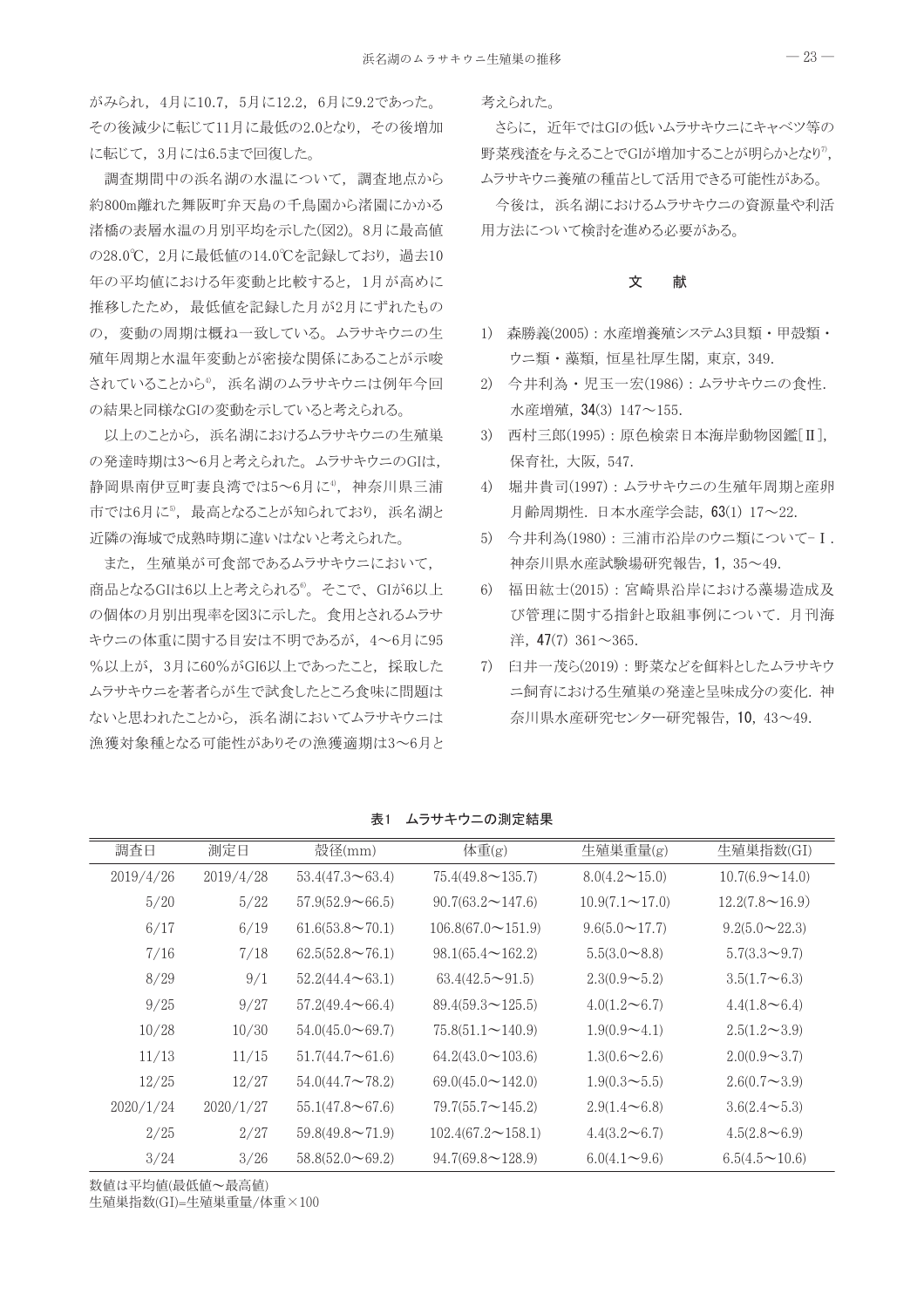

図2 渚橋における表層海水温の推移